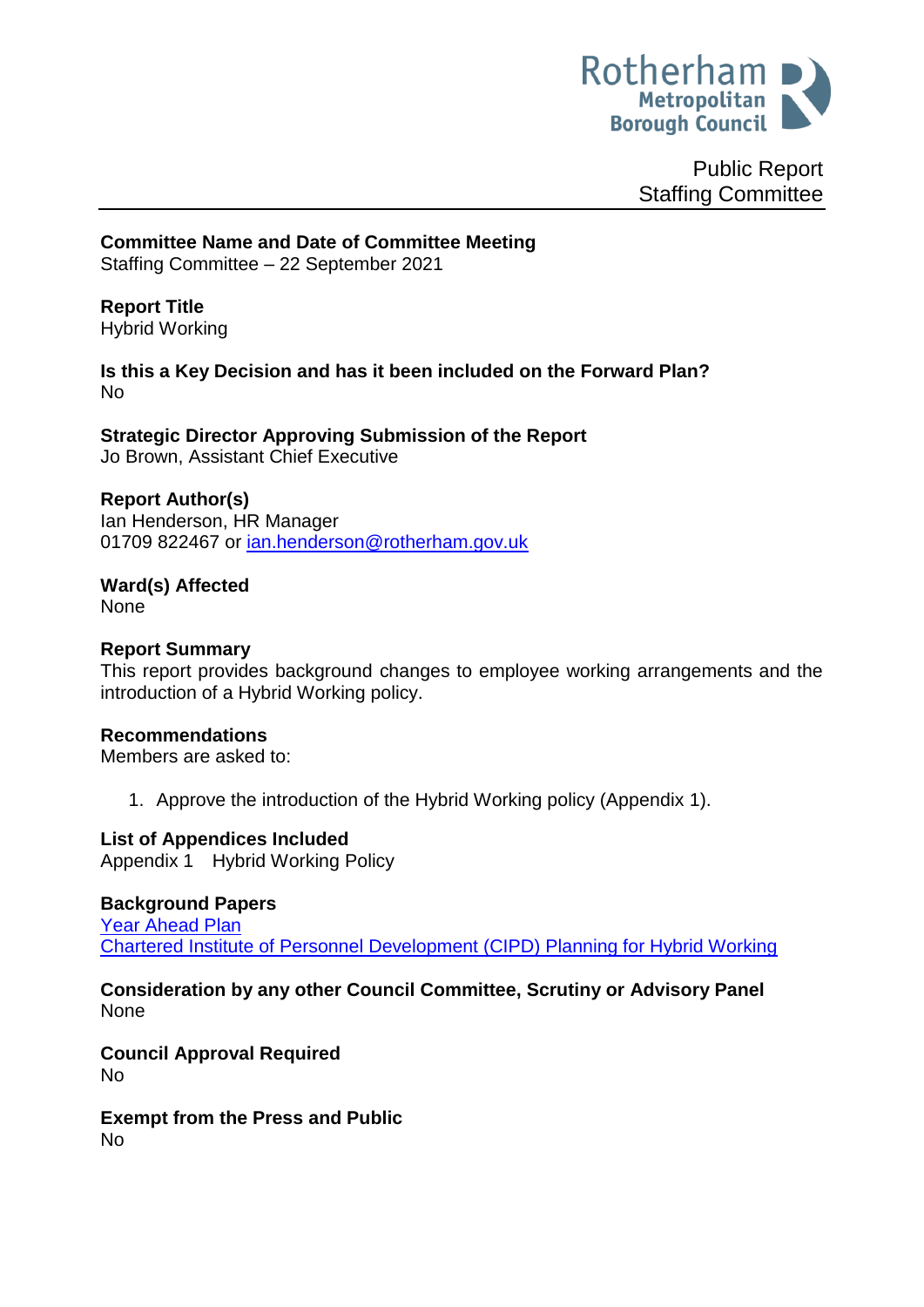## **Hybrid Working**

#### **1. Background**

- 1.1 Since March 2020, approximately half of the Council workforce has been working from home using technology to access information remotely to deliver services.
- 1.2 The Year Ahead Plan outlines further steps to support staff and improve services for residents, which includes supporting staff to work more flexibly by building on recent experiences of home working.
- 1.3 Any decisions to adopt hybrid working within services will be dependent on maintaining the best possible service for residents, service users and customers.
- 1.4 The Council has benefited from increased productivity, through reduced sickness absence in these services, increased employee engagement, and a lowering of emissions within the borough due to reduced travel.
	- Assistant Chief Executive's sickness reduced from 9.39 to 3.57 days and Finance & Customer Services from 10.14 to 7.06 days per FTE
	- Increase in uptake for engagement sessions and feedback from focus groups
	- As at the 6 June 2021 R&E traffic flow monitoring showed travel in the borough was 20% less than that at pre-pandemic levels.
- 1.5 Nationally a wide range of research, including a YouGov survey and CIPD research, indicate that after the pandemic the majority of workers would like to continue to work from home at least some of the time, presenting new opportunities for organisations to establish new ways of working.
- 1.6 Employee feedback on new ways of working has been positive, with employee surveys showing two thirds of employees enjoying the greater flexibility in managing their working day and improving their work life balance.
- 1.7 To develop modern working practices to enable employees to maximise their performance and productivity to deliver the Council Plan, a Workforce Recovery Cell has been charged with delivering four key outcomes:
	- A revised approach to flexible working is implemented that enables delivery of Council services, supports new ways of working and recognises the importance of sustaining the health and wellbeing of the workforce
	- That staff are able to safely transition to new working arrangements, based on service need and in line with government guidance
	- That new ways of working are facilitated through IT infrastructure and asset management proposals
	- The whole workforce feels supported in improving their health and wellbeing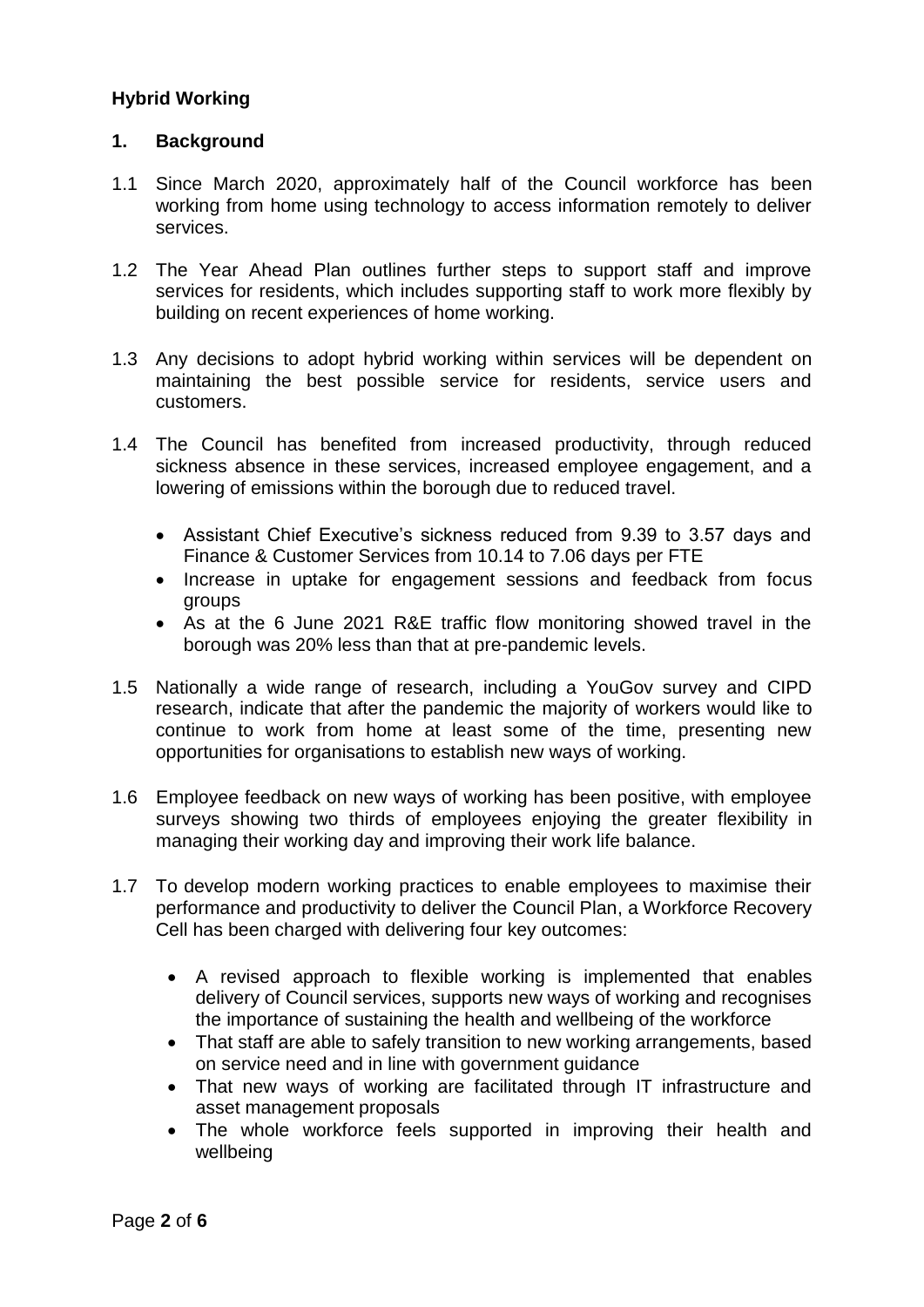- 1.8 A range of flexible working practices are currently afforded to employees to allow them to achieve a better balance between work and home life. Wherever it is practicable managers try to accommodate requests to work flexibly but access to schemes is dependent on the nature of the work undertaken.
	- Flexi-time scheme The scheme is available to many office-based jobs and operates within the hours of 7am-7pm. Within the rules of the scheme up to one flexi-day per month can be taken subject to approval
	- Part-time working Depending on the job role, this can be worked in a variety of patterns including part day, part week and part year
	- Job share The duties and responsibilities of one full-time job are divided (normally between two people). This arrangement is open to many jobs
	- Compressed weeks or fortnights Contracted hours are worked over 4 days instead of 5 or 9 days instead of 10
	- Term-time working This enables parents to spend time at home during school holidays
	- Averaged / annualised hours This allows employees to vary their working hours over a year enabling them to match their working hours to personal commitments
	- Staggered hours This enables a team to work a variety of start and end times covering a specific period
	- Occasional home working This allows employees to be more flexible with their workplace providing the opportunity to work from home on an 'as and when' basis
	- Permanent home working An employee works solely from home
- 1.9 Flexible working arrangements have always existed, but their prevalence has increased because of the pandemic and subsequent advances in remote working technology. At the core of this approach, is an arrangement in which an individual or team can work part of their time at the office and part remotely, based on customer and service need. It does not just cover working hours, locations, and workstyles, it provides responsiveness and adaptivity to service needs and utilises advancements in technology.

# **2. Key Issues**

- 2.1 The significant interest at both a national and local level in more flexible hybrid forms of working, has shifted employee expectations, which could potentially impact on attraction and retention of employees. Organisations who do not support flexible hybrid forms of working risk increased employee turnover, reduced employee engagement and limitations on the ability to attract talent in the future (CIPD Planning for Hybrid Working).
- 2.2 Despite the many complexities and challenges of living and working through the global pandemic, many benefits have been identified from working from home, for both employees and organisations. These benefits include a better work–life balance, greater ability to focus with fewer distractions, more time for family and friends, saved commuting time and costs, IT upskilling and higher levels of motivation. For the Council, directorates with higher proportions of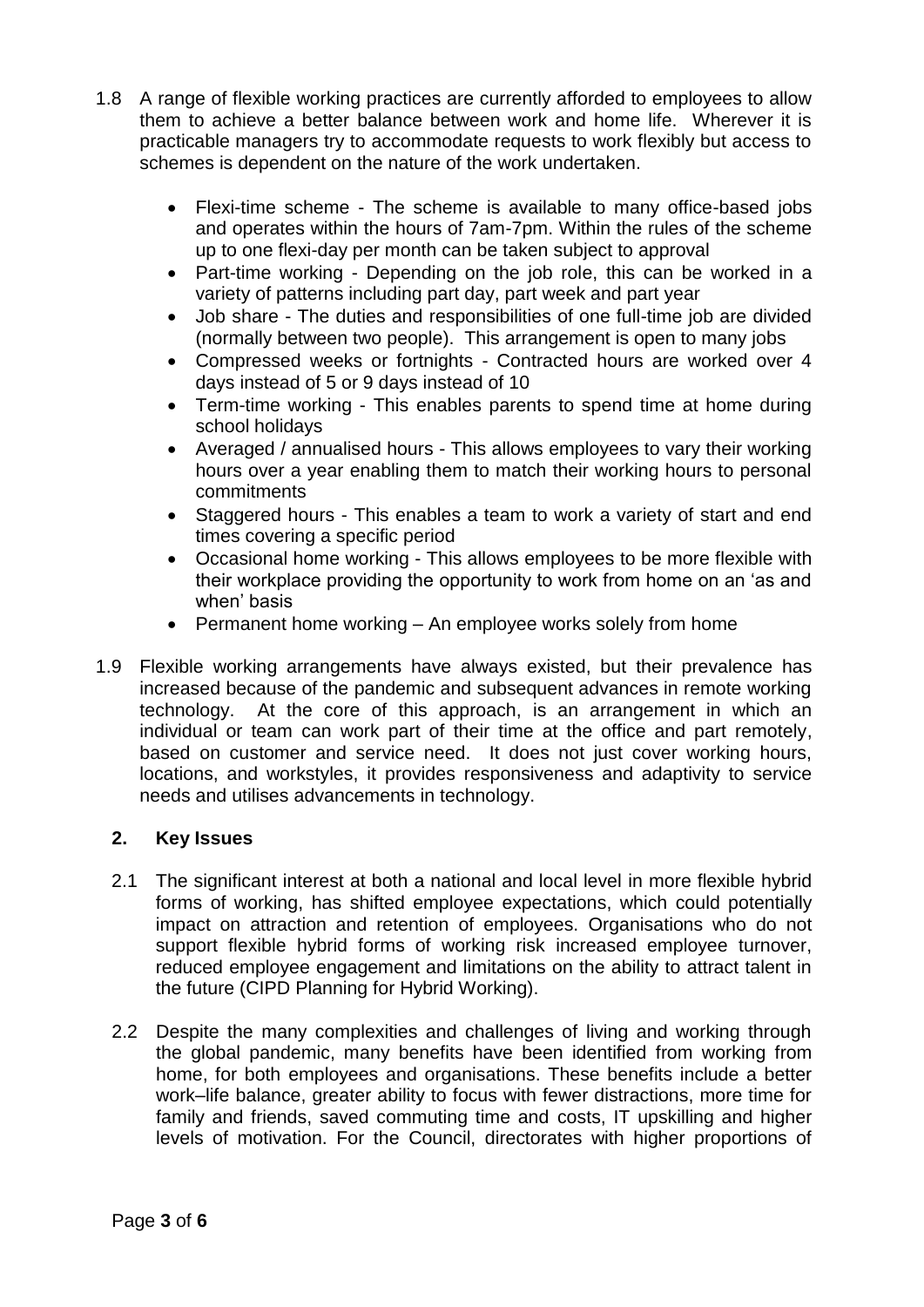home workers have seen significant reductions in sickness absence rates, increasing productivity.

- 2.3 Hybrid working provides other benefits including higher levels of employee job satisfaction, enabling employee wellbeing, supporting diversity and inclusion and reduced absence rates (CIPD Planning for Hybrid Working).
- 2.4 Introduction of hybrid working also provides an opportunity to review wider flexible working policies and procedures to determine if they are fit for purpose in other areas.
- 2.5 Decisions on how hybrid working is adopted within services will be dependent on the nature of the work being delivered. Adopting hybrid working must ensure the best possible service is maintained for residents and service users, both now and in the future

## **3. Options considered and recommended proposal**

- 3.1 The introduction of an overarching hybrid working policy supports:
	- a phased return to office working
	- employee expectations
	- increased employee engagement
	- the introduction of new ways of working
	- increased productivity
	- improved recruitment and retention
	- potential savings from a review of the Council's operational office estate
	- the Council Climate Change strategy, through reduced emissions from reduced commuting in the borough
- 3.2 It is therefore recommended that the hybrid working policy (appendix 1) is introduced.

### **4. Consultation on proposal**

4.1 Consultation has taken place with recognised Trade Unions who are supportive of the policy introduction.

### **5. Timetable and Accountability for Implementing this Decision**

- 5.1 A phased implementation of the policy will commence from October 2021, with mitigating measures such as continued two metre social distancing and the wearing of masks when away from desks, to be retained in the medium term.
- 5.2 Plans will be led by Assistant Directors, with relevant Heads of Service, to assess how hybrid may be supported across their services, subject to service user needs and impact on delivery. Strategic Directors will be accountable for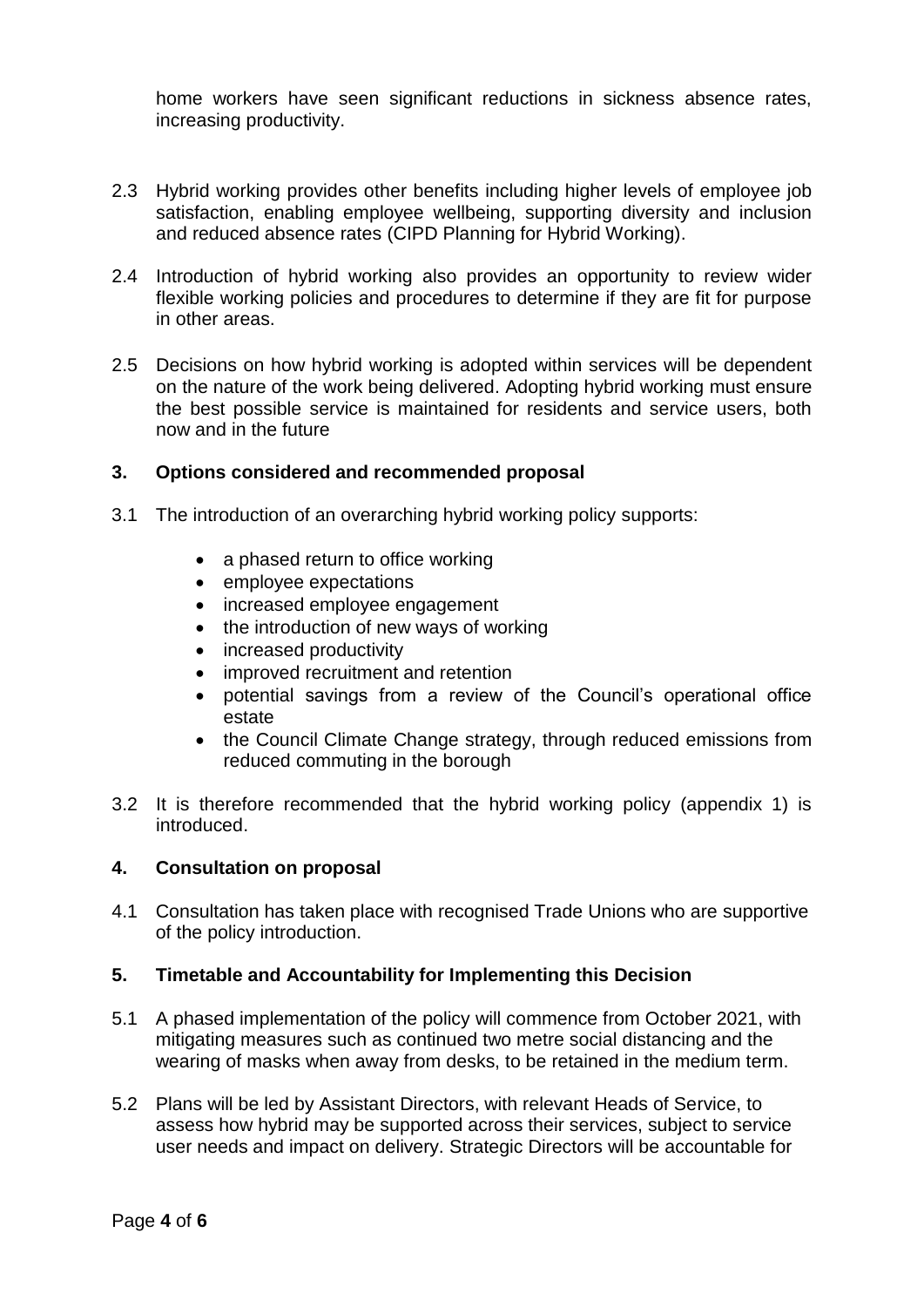monitoring the implementation across their services and ensuring the best possible service is maintained for service users and customers.

#### **6. Financial and Procurement Advice and Implications (to be written by the relevant Head of Finance and the Head of Procurement on behalf of s151 Officer)**

- 6.1 There are no direct procurement implications associated with the recommendations in this report.
- 6.2 The financial implications of introducing the Hybrid Working Policy cannot be fully assessed until all teams across the Council have had time to consider more fully how they will implement the Hybrid Working Policy. Whilst there will potentially be savings to be generated through a reduction in the Council's Assets due to a reduced need for office space, there needs to be consideration of any potential impact of increased costs in equipment to support homeworking, though decisions will need to be assessed on a case by case basis and based on insight from home working and DSE risk assessments.

### **7. Legal Advice and Implications (to be written by Legal Officer on behalf of Assistant Director Legal Services)**

7.1 Legal Services were engaged early in respect of the drafting of the policy and advised specifically in respect of the impact upon reasonable adjustments. Legal Services now have no issue with respect to both the report and the policy at Appendix 1.

# **8. Human Resources Advice and Implications**

8.1 The HR implications are in the main body of the report.

# **9. Implications for Children and Young People and Vulnerable Adults**

9.1 Implementation of the hybrid working arrangements are expected to have a positive impact on service delivery, increasing staff engagement and with benefits for productivity.

### **10. Equalities and Human Rights Advice and Implications**

- 10.1 In making any decision the Council is required to have due regard to its equalities duties and in particular with respect to the Equality Act 2010, section 149, part 11 of the public sector duty:
	- a) eliminate discrimination, harassment, victimisation and eliminate any other conduct that is prohibited by or under the Act,
	- b) advance equality of opportunity between persons who are a protected characteristics and persons who do not share it and to
	- c) foster good relations between persons who share a relevant protected characteristic and persons who do not share it.